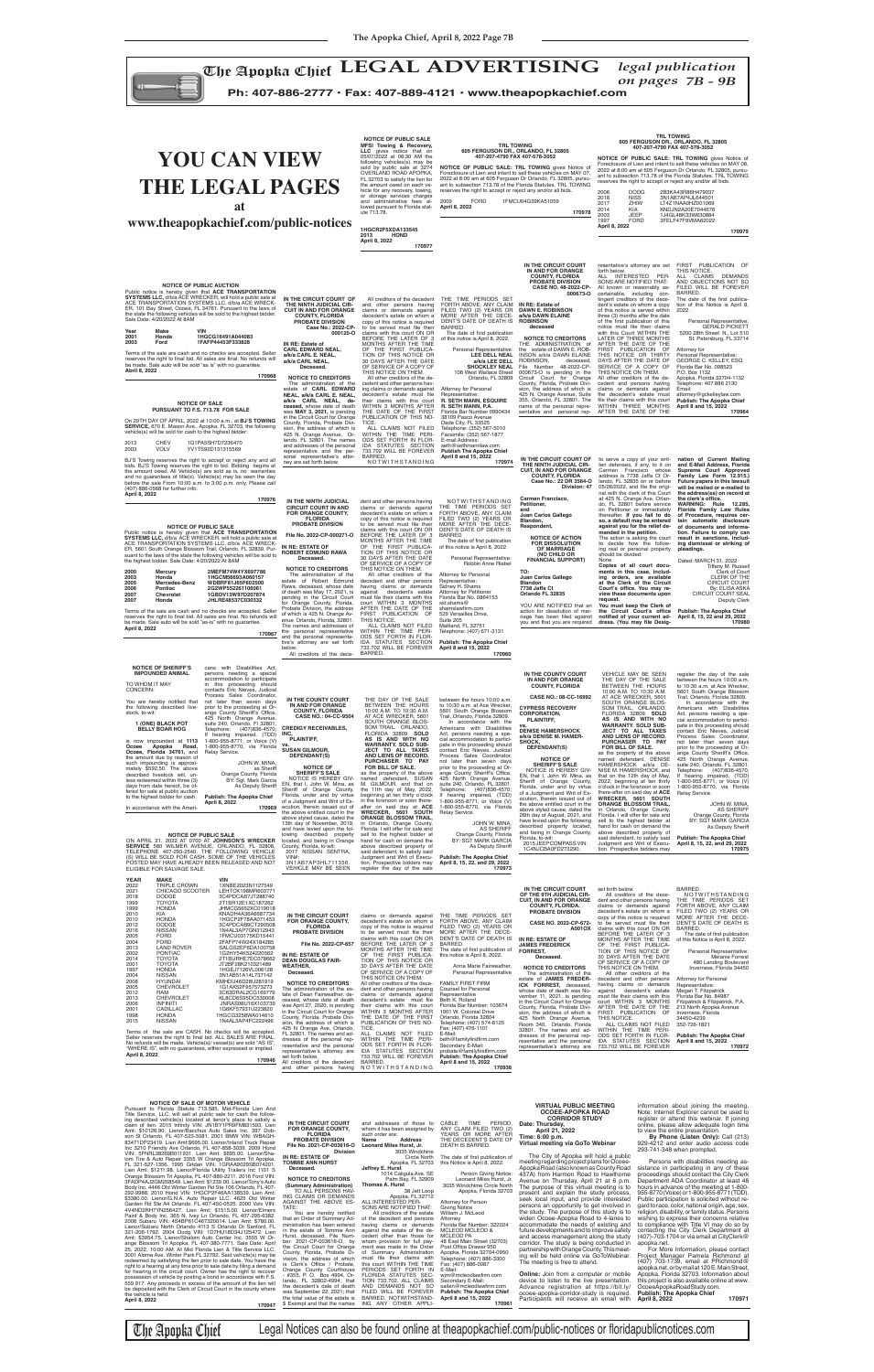

nit 311- Personal Property Atiba Mac-Unit 1028-Personal Property Margarita Alvarez-Unit 271-Personal Property

Jnit 5014-Personal Property the Grass-Unit 5015-Personal Property  **170885**

 **170884**

**STORAGE SENSE SELF STORAGE<br><b>NOTICE IS HEREBY GIVEN** that Storage Sense Apopka Lo-<br>cated at 2208 Stillwater Ave., Apopka, Florida 32703 Phone 407-703-8854 intends to sell the personal property described below to enforce a lien imposed on said property Under the tatutes. The Sale shall take place online at www.lockerfox.com and closes on the **20th day of April 2022 at 3:00 P.M..** Property will be sold for cash only. Unit must be fours of purchase with a \$100 cash clean-

a public auction to be held online at www.StorageTreasures.com, which will end on **Monday, April 25, 2022 @ 10:00 AM Customer Name Inventory Mikey Pierrelouis** Hsld gds/Furn **Orra, Ale** Hsld gds/Furn; Tv/St Equip; Tools/Appls **Kenya Cortez**

## **NOTICE OF<br>
<b>PUBLIC AUCTION**<br>
In accordance with the provi-<br>
sions of State law, there being due and unpaid charges for which the undersigned is entitled to satisfy an owner and/or manager's lien of the goods hereinafter described and stored at the **Life Storage #8304,** 14916 Old Cheney Hwy, Orlando, FL 32828 Phone #: (407) 208-9257. And, due notice having been given, to the owner of said property and all parties known to claim an interest therein, and the time specified in such notice for payment of such having expired, the goods will be sold to the highest bidder **Monday, April 25, 2022 10:00 AM Chatara Cruse** Hsld gds/Furn **Corina Johnson** Hsld gds/Furn,<br>TV/Stereo Equip, Boxes and Bins, **Jasmine Fink** Hsld gds/Furn **Amanda Gill** Hsld gds/Furn

**NOTICE OF PUBLIC AUCTION** In accordance with the provi-sions of State law, there be-ing due and unpaid charges for which the undersigned is entitled to satisfy an owner<br>goods hereinafter described<br>and stored at the **Life Stor-<br>age #610**, 7244 Overland<br>**Rd.** Orlando, FL 32810 (407) 295-6580. And, due notice having been given, to the owner of said property and all parties known to claim an interest therein, and the time specifi ed in such notice for payment of such sures.com, which will end on **Customer Name Inventory Sarah Garcia** Hsld gds/Furn, TV/Stereo Equip, Off Furn/Mach/Equip

> ten defenses, if any, to it on<br>PATRICIA A LANIER, whose<br>address is P O BOX 300441<br>FERN PARK FL 32730-0441<br>on or before 5/22/2022, and **12.915.) Future papers in this lawsuit will be mailed or e-mailed to the address(es) on record at the clerk's**  office.<br>WARNING: Rule 12.285,<br>Florida Family Law Rules of<br>Procedure, requires certain **automatic disclosure of documents and informa-tion. Failure to comply can result in sanctions, including dismissal or striking of**

## **Publish: The Apopka Chief April 1 and 8, 2022 170899 IN THE CIRCUIT COURT OF THE EIGHTEENTH JUDICIAL CIRCUIT, IN AND FOR SEMINOLE COUNTY,**

**FLORIDA Case No.: 2022DR000218 Division: DOMESTIC RELATIONS PATRICIA A LANIER Petitioner,** and<br>**EDDIE W LANIER, EDDIE W LANIER, Respondent. NOTICE OF ACTION FOR DISSOLUTION OF MARRIAGE (NO CHILD OR FINANCIAL SUPPORT) TO: EDDIE W LANIER**

file the original with the clerk<br>of this Court at 301 N PARK<br>AVE SANFORD FL 32771<br>before service on Petitioner or immediately thereafter. **If you fail to do so, a default may be entered against you for the relief demanded in the action is asking the court**<br>to decide how the following<br>real or personal property<br>should be divided:<br>NONE<br>**Copies of all court docu-**

The date of the first publication of this Notice is April 1, Personal Representative: THEODORE MCGOVERN 1081 Oakpoint Circle Apopka, FL 32712

All other creditors of the<br>decedent and persons having<br>claims or demands against the<br>decedent's estate must file their

must file their claims with this<br>Court WITHIN THE LATER OF THREE MONTHS AFTER THE<br>DATE OF THE FIRST PUB-<br>LICATION OF THIS NOTICE<br>OR THIRTY DAYS AFTER<br>THE DATE OF SERVICE OF<br>ACOPY OF THIS NOTICE ON Attorney for Personal Representative: GEORGE C. KELLEY, ESQ. Florida Bar No. 098523 P.O. Box 1132 Apopka, Florida 32704-1132 Telephone: 407 886 2130 Email: attorney@gckelleylaw.com

**ments in this case, includ-ing orders, are available at the Clerk of the Circuit pleadings.** Dated: March 23, 2022.

**Marvin Day** Tools/Applnces, Lndscpng/Cnstrctn equip **Publish: The Apopka Chief April 1 and 8, 2022 170888 PROBATE DIVISION CASE NO. 48-2022-CP-IN RE: Estate of PRINCE DAVID FAR-RINGTON, III, deceased**

miture rniture miture miture rniture rniture TV/Stereo Equipment **Backman, Michael** Household goods/Furniture TV/Stereo equipment Tools/Appliances Landscaping/Construction/ Equipment/Acct. Records/Sales Samples **Myrtil, Eliette** Household goods/Furniture **Rambarran, Usha** Household goods/Furniture **Alicea, GiVonni** Household goods/Furniture **Myrtil, Eliette** Household goods/Furniture **Ford, Samantha** Bags, Totes **Mitchell, Rachael** TV/Stereo Equipment **Saintvil, Brandan** Tv/Stereo equipment Tools/Appliances

or otherwise disposed of at a public auction to be held online at www.StorageTreasures.com, which will end on **Customer Name Inventory NOTICE TO CREDITORS**<br>
THE ADMINISTRATION of<br>
the estate of PRINCE DAVID<br>
FARRINGTON, III, deceased,<br>
File Number 48-2022-CP-<br>
000896-O is pending in the Circuit Court for Orange County, Florida, Probate Division, the address of which is 425 North Orange Avenue, Suite 355, Orlando, FL 32801. The name of the personal representative and personal representative's attorney are set forth below.

**Monday, April 25th 2022 @ 10:00 AM IN THE CIRCUIT COURT IN AND FOR ORANGE COUNTY, FLORIDA** YOU ARE NOTIFIED that an action for dissolution of marriage has been filed against you and that you are required to serve a copy of your writ-

> Garline St. Hubert whose ad-<br>dress is 885 Hickory Ave, Or-<br>ange City, Florida 32763 on<br>or before May 12, 2022, and<br>file the original with the clerk<br>of this Court at 425 N. Orange<br>Avenue, Suite 320, Orlando,<br>FL 32801 before Petitioner or immediately thereafter. **If you fail to do so, a default may be entered against you for the relief de-<br><b>against you for the relief de-**<br>**manded in the petition.** {If applicable, insert the legal description of real property,<br>a specific description of personal property, and the name of the county in Florida where the property is located} **Copies of all court docu-ments in this case, includ**ing orders, are available<br>at the Clerk of the Circuit<br>Court's office. You may re**nation of Current Mailing and E-Mail Address, Florida Supreme Court Approved Family Law Form 12.915.)**  Future papers in this lawsuit<br>will be mailed or e-mailed to<br>the address(es) on record at<br>the clerk's office. **WARNING: Rule 12.285, Florida Family Law Rules of Procedure, requires cer-tain automatic disclosure of documents and information. Failure to comply can result in sanctions, includ-ing dismissal or striking of pleadings.** Dated: 03/15/2022 Tiffany M. Russell Clerk of Court CLERK OF THE CIRCUIT COURT By: JULIETTE CELESTIN CIRCUIT COURT SEAL

**000896-O**

THEM.

| som Trail, Orlando, FL 32837,<br>407-826-0024.<br>And, due notice having been<br>given, to the owner of said<br>property and all parties known<br>to claim an interest therein,<br>and the time specified in such<br>notice for payment of such<br>having expired, the goods will<br>be sold to the highest bidder<br>or otherwise disposed of at<br><b>NOTICE OF</b><br><b>PUBLIC AUCTION</b><br>In accordance with the provi-<br>sions of State law, there be-<br>ing due and unpaid charges<br>for which the undersigned is<br>entitled to satisfy an owner<br>and/ or manager's lien of the<br>goods hereinafter described                                                                                                              | Kenya Cortez<br>Hsld gds/Furn;<br>TIs/Appl<br>Brinks, Inc<br>Files<br>Rachel L Moore<br>Hsld gds/Furn<br><b>Publish: The Apopka Chief</b><br>April 1 and 8, 2022<br>170886<br>a public auction to be held<br>online at www.StorageTrea-<br>sures.com, which will end on<br>Monday, April 25th, 2022 @<br>10:00 AM<br><b>CUSTOMER NAME/</b><br><b>INVENTORY</b><br>Scott, Darius-Hsld gds/Furn<br>Joseph, Michelet-                                                                                                                                                                                                                                                                                                 | <b>4764 AMOY CT</b><br>ORLANDO FL 32811<br>YOU ARE NOTIFIED that an<br>action for dissolution of mar-<br>riage has been filed against<br>you and that you are required<br>to serve a copy of your writ-<br>IN THE CIRCUIT COURT<br>FOR ORANGE COUNTY,<br><b>FLORIDA</b><br><b>PROBATE DIVISION</b><br>File No. 2022-CP-000942-O<br><b>Division 1A</b><br>IN RE: ESTATE OF<br><b>ELEANOR T. VALVASSORI</b><br>a/k/a ELEANOR DIVANE<br><b>VALVASSORI</b>                                                                                                                                                                                                                                                                                                                                                                                                                                                                                       | at the Clerk of the Circuit<br>Court's office. You may<br>review these documents<br>upon request.<br>You must keep the Clerk<br>of the Circuit Court's of-<br>fice notified of your cur-<br>of the estate is approximately<br>\$64,392.72; and that the names<br>and addresses of those to whom<br>it has been assigned by such<br>order are:<br>Name<br>Address<br>Paul J. Monti, Trustee of the<br>Eleanor Divane Valvassori<br>Trust, dated June 26, 1997,<br>as amended and restated<br>8611 Breakers Point<br>Dallas, TX 75243                                                                                                                                                                                                                                                                                                                                                                                                                                                                             | By: KB<br>Deputy Clerk<br>CIRCUIT COURT SEAL<br><b>Publish: The Apopka Chief</b><br>April 1, 8, 15, and 22, 2022<br>170881<br>YEARS OR MORE AFTER<br>THE DECEDENT'S DATE OF<br>DEATH IS BARRED.<br>The date of first publication<br>of this Notice is April 1, 2022.<br>Person Giving Notice:<br>Paul J. Monti, Trustee of the<br>Eleanor Divane Valvassori<br>Trust, dated June 26, 1997.<br>as amended and restated<br>8611 Breakers Point<br>Dallas, TX 75243                                                                                                                                                                                                                                                                                                                                                                                                                       | URANGE COUNT.<br><b>FLORIDA</b><br>CASE NUMBER: 2022-CA-<br>880-O<br><b>DIVISION NUMBER: 36</b><br>IN RE: FORFEITURE OF<br>2006 TOYOTA SIENNA, VIN<br>5TDZA23C16S528089, AND<br>\$6,464.00 IN U.S. CUR-<br><b>RENCY</b><br><b>NOTICE OF ACTION</b><br>TO:<br><b>ROBERTO ARROYO</b><br>YOU ARE NOTIFIED that<br>an action pursuant to the Florida<br>Contraband Forfeiture Act has<br>been filed by the Orange County<br>Sheriff's Office on the following<br>property in Orange County,<br>FL: 2006 Toyota Sienna, VIN<br>5TDZA23C16S528089, and<br>\$6,464.00 in U.S. Currency<br>seized on or about the 15th<br>day of December, 2021, at or<br>near 3820 Cedarwaxwing Av- | CODY OF YOUR WITHEN GETERISES<br>if any, to the Assistant General<br>Counsel for the Orange County<br>Sheriff's Office, Legal Services,<br>P.O. Box 1440, Orlando, Florida<br>32802, within 30 days of this<br>publication, and file the original<br>with the Clerk of this Court either<br>before service on Petitioner's<br>attorney or immediately there-<br>after; otherwise a default will be<br>entered against you for the relief<br>demanded in the Petition for<br>Final Judgment of Forfeiture.<br><b>REQUESTS FOR</b><br><b>ACCOMMODATIONS</b><br><b>BY PERSONS WITH</b><br><b>DISABILITIES.</b><br>If you are a person with<br>disability who needs any<br>accommodation in order to<br>participate in this proceed-<br>ing, you are entitled, at no<br>cost to you, to the provision<br>of certain assistance. Please             | North Orange Avenue, Suite<br>510, Orlando, Florida, (407)<br>836-2303, at least 7 days<br>before your scheduled court<br>appearance, or immediately<br>upon receiving this notifica-<br>tion if the time before the<br>scheduled appearance is less<br>than 7 days; if you are hearing<br>or voice impaired, call 711.<br>DATED this 10TH day of<br>March, 2022.<br>TIFFANY MOORE RUSSELL<br>Clerk of the Court<br>BY: Sarah Carcano<br>Deputy Clerk<br>CIRCUIT COURT SEAL<br><b>Civil Division</b><br>425 N. Orange Avenue<br>Room 350<br>Orlando, Florida 32801<br><b>Publish: The Apopka Chief</b><br>March 18, 25, April 1 and 8,<br>2022<br>170783                                            |
|---------------------------------------------------------------------------------------------------------------------------------------------------------------------------------------------------------------------------------------------------------------------------------------------------------------------------------------------------------------------------------------------------------------------------------------------------------------------------------------------------------------------------------------------------------------------------------------------------------------------------------------------------------------------------------------------------------------------------------------------|--------------------------------------------------------------------------------------------------------------------------------------------------------------------------------------------------------------------------------------------------------------------------------------------------------------------------------------------------------------------------------------------------------------------------------------------------------------------------------------------------------------------------------------------------------------------------------------------------------------------------------------------------------------------------------------------------------------------|----------------------------------------------------------------------------------------------------------------------------------------------------------------------------------------------------------------------------------------------------------------------------------------------------------------------------------------------------------------------------------------------------------------------------------------------------------------------------------------------------------------------------------------------------------------------------------------------------------------------------------------------------------------------------------------------------------------------------------------------------------------------------------------------------------------------------------------------------------------------------------------------------------------------------------------------|-----------------------------------------------------------------------------------------------------------------------------------------------------------------------------------------------------------------------------------------------------------------------------------------------------------------------------------------------------------------------------------------------------------------------------------------------------------------------------------------------------------------------------------------------------------------------------------------------------------------------------------------------------------------------------------------------------------------------------------------------------------------------------------------------------------------------------------------------------------------------------------------------------------------------------------------------------------------------------------------------------------------|----------------------------------------------------------------------------------------------------------------------------------------------------------------------------------------------------------------------------------------------------------------------------------------------------------------------------------------------------------------------------------------------------------------------------------------------------------------------------------------------------------------------------------------------------------------------------------------------------------------------------------------------------------------------------------------------------------------------------------------------------------------------------------------------------------------------------------------------------------------------------------------|------------------------------------------------------------------------------------------------------------------------------------------------------------------------------------------------------------------------------------------------------------------------------------------------------------------------------------------------------------------------------------------------------------------------------------------------------------------------------------------------------------------------------------------------------------------------------------------------------------------------------------------------------------------------------|------------------------------------------------------------------------------------------------------------------------------------------------------------------------------------------------------------------------------------------------------------------------------------------------------------------------------------------------------------------------------------------------------------------------------------------------------------------------------------------------------------------------------------------------------------------------------------------------------------------------------------------------------------------------------------------------------------------------------------------------------------------------------------------------------------------------------------------------|-----------------------------------------------------------------------------------------------------------------------------------------------------------------------------------------------------------------------------------------------------------------------------------------------------------------------------------------------------------------------------------------------------------------------------------------------------------------------------------------------------------------------------------------------------------------------------------------------------------------------------------------------------------------------------------------------------|
| and stored at the Life Storage<br>#508, 2650 N. Powers Dr<br>Orlando, FL 32818, 407-293-<br>6005.<br>And, due notice having been<br>given, to the owner of said<br>property and all parties known<br>to claim an interest therein,<br>and the time specified in such<br>notice for payment of such<br>having expired, the goods will<br>be sold to the highest bidder<br>or otherwise disposed of at                                                                                                                                                                                                                                                                                                                                        | Hsld gds/Furn<br>Cestero Hassele, Ello-<br>Hsld gds/Furn<br>Mcwhorter, Shantiea-<br>Hsld gds/Furn<br>Torres, Kathia-Hsld gds/Furn<br>Estel, Jessica-Hsld gds<br>Bryson, Davidia-<br>Hsld gds/Furn<br><b>Publish: The Apopka Chief</b><br>April 1 and 8, 2022<br>170887                                                                                                                                                                                                                                                                                                                                                                                                                                             | Deceased.<br><b>NOTICE TO CREDITORS</b><br>(Summary Administration)<br>TO ALL PERSONS HAV-<br>ING CLAIMS OR DEMANDS<br>AGAINST THE ABOVE ES-<br>TATE:<br>You are hereby notified that<br>an Order of Summary Adminis-<br>tration has been entered in the<br>estate of Eleanor T. Valvassori<br>a/k/a Eleanor Divane Valvas-<br>sori, deceased, File Number<br>2022-CP-000942-O, by the<br>Circuit Court for Orange County,<br>Florida, Probate Division, the                                                                                                                                                                                                                                                                                                                                                                                                                                                                                 | ALL INTERESTED PERSONS<br>ARE NOTIFIED THAT:<br>All creditors of the estate<br>of the decedent and persons<br>having claims or demands<br>against the estate of the de-<br>cedent other than those for<br>whom provision for full pay-<br>ment was made in the Order of<br>Summary Administration must<br>file their claims with this court<br>WITHIN THE TIME PERIODS<br>SET FORTH IN FLORIDA<br>STATUTES SECTION 733.702.<br>ALL CLAIMS AND DEMANDS                                                                                                                                                                                                                                                                                                                                                                                                                                                                                                                                                           | Attorney for<br>Person Giving Notice<br>Brian M. Malec<br>Florida Bar Number: 41498<br>Dean, Mead, Egerton, Blood-<br>worth, Capouano & Bozarth,<br>P.A.<br>420 South Orange Avenue,<br>Suite 700<br>Orlando, Florida 32801<br>Telephone: (407) 841-1200<br>Fax: (407) 423-1831<br>E-Mail:<br>bmalec@deanmead.com<br>Secondary E-Mail:<br>probate@deanmead.com                                                                                                                                                                                                                                                                                                                                                                                                                                                                                                                         | IN THE CIRCUIT COURT OF<br>THE NINTH JUDICIAL CIR-<br><b>CUIT, IN AND FOR ORANGE</b><br><b>COUNTY, FLORIDA</b><br>Case No.: 22 DR 2669<br>Division: 30<br>Mauricio A. Piccoli,<br><b>Petitioner</b><br>and                                                                                                                                                                                                                                                                                                                                                                                                                                                                   | ten defenses, if any, to it on<br>Mauricio A. Piccoli whose ad-<br>dress is 6388 Castelven Drive<br>#108 Orlando, FL 32835 on<br>or before 5/12/2022, and file<br>the original with the clerk of<br>this Court at 425 N Orange<br>Ave, Orlando, FL 32801, be-<br>fore service on Petitioner or<br>immediately thereafter. If you                                                                                                                                                                                                                                                                                                                                                                                                                                                                                                               | nation of Current Mailing<br>and E-Mail Address, Florida<br>Supreme Court Approved<br>Family Law Form 12.915.)<br>Future papers in this lawsuit<br>will be mailed or e-mailed to<br>the address(es) on record at<br>the clerk's office.<br>WARNING: Rule 12.285.<br>Florida Family Law Rules                                                                                                                                                                                                                                                                                                                                                                                                        |
| <b>NOTICE OF</b><br>PUBLIC AUCTION<br>In accordance with the provi-<br>sions of State law, there be-<br>ing due and unpaid charges<br>for which the undersigned is<br>entitled to satisfy an owner<br>and/or manager's lien of the<br>goods hereinafter described<br>and stored at the Life Storage<br>#8302, 13450 Landstar Blvd<br>Orlando, FL 32824 (407) 601-<br>4169. And, due notice having<br>been given, to the owner of<br>said property and all parties<br>known to claim an interest<br>therein, and the time speci-<br>fied in such notice for pay-<br>ment of such having expired,                                                                                                                                             | StorageTreasures.com, which<br>will end on Monday, April 25,<br>2022 @ 10:00 AM<br><b>Customer Name</b> Inventory<br><b>Shelia Rivera</b><br>Hslg gds/Furn;<br>TV/Stereo Equip;<br>Tools/AppInces;<br>Neisha Vasquez Mercado<br>Hslg gds/Furn<br><b>Oscar Maisonet</b><br>Hslg gds/Furn;<br><b>TV/Stereo Equip</b><br><b>Thomas Snell</b><br>Hslg gds/Furn<br><b>Tatiana Ramos</b><br>Hslg gds/Furn<br>Jannette Maymi Coriano<br>Hslg gds/Furn                                                                                                                                                                                                                                                                     | address of which is 425 N. Or-<br>ange Ave., Suite 355, Orlando,<br>FL 32801: that the decedent's<br>date of death was December<br>26, 2021; that the total value<br>IN THE CIRCUIT COURT OF<br>THE NINTH JUDICIAL CIR-<br><b>CUIT IN AND FOR ORANGE</b><br><b>COUNTY, FLORIDA</b><br><b>CASE NO.: 2018-CA-</b><br>011432-0 (39)<br>FEDERAL NATIONAL MORT-<br><b>GAGE ASSOCIATION ("FAN-</b><br>NIE MAE"), ACORPORATION                                                                                                                                                                                                                                                                                                                                                                                                                                                                                                                      | NOT SO FILED WILL BE<br>FOREVER BARRED. NOT-<br>WITHSTANDING ANY OTHER<br>APPLICABLE TIME PERIOD,<br>ANY CLAIM FILED TWO (2)<br>EXISTING UNDER THE LAWS<br>OF THE UNITED STATES OF<br>AMERICA, Plaintiff, and VIJAY<br>KOMAR; THE VUE AT LAKE<br>EOLA CONDOMINIUM ASSO-<br>CIATION, INC.; SAINARAYAN<br>HOLDING LLC; UNKNOWN<br>TENANT(S) IN POSSESSION<br>#1, are Defendants.                                                                                                                                                                                                                                                                                                                                                                                                                                                                                                                                                                                                                                  | <b>Publish: The Apopka Chief</b><br>April 1 and 8, 2022<br>170882<br>as unclaimed, only the owner<br>of record as of the date of the<br>Lis Pendens may claim the<br>surplus.<br>If you are a person with a<br>disability who needs special<br>accommodation, you are en-<br>titled to the provision of certain<br>assistance. Please contact the                                                                                                                                                                                                                                                                                                                                                                                                                                                                                                                                      | Danielle de Freitas<br>Carvalho,<br>Respondent.<br><b>NOTICE OF ACTION</b><br><b>FOR DISSOLUTION</b><br>OF MARRIAGE<br>(NO CHILD OR<br><b>FINANCIAL SUPPORT)</b><br><b>TO: Danielle de Freitas</b><br>Carvalho<br>11731 Bella Milano Ct.<br>Windermere, FL 34786<br>YOU ARE NOTIFIED that an<br>action for dissolution of mar-<br>riage has been filed against<br>you and that you are required<br>to serve a copy of your writ-                                                                                                                                                                                                                                             | fail to do so, a default may<br>be entered against you for<br>the relief demanded in the<br>petition.<br>The action is asking the court<br>to decide how the follow-<br>ing real or personal property<br>should be divided:<br><b>NONE</b><br>Copies of all court docu-<br>ments in this case, includ-<br>ing orders, are available<br>at the Clerk of the Circuit<br>Court's office. You may re-<br>view these documents upon<br>request.<br>You must keep the Clerk of<br>the Circuit Court's office<br>notified of your current ad-<br>dress. (You may file Desig-                                                                                                                                                                                                                                                                          | of Procedure, requires cer-<br>tain automatic disclosure<br>of documents and informa-<br>tion. Failure to comply can<br>result in sanctions, includ-<br>ing dismissal or striking of<br>pleadings.<br>Dated: MARCH 14, 2022<br><b>Tiffany Moore Russell</b><br>Orange County<br>Clerk of the Court<br>CLERK OF THE CIRCUIT<br><b>COURT</b><br>By: MELISSA RIVERA<br><b>CIRCUIT COURT SEAL</b><br>Deputy Clerk<br><b>Publish: The Apopka Chief</b><br>March 18, 25, April 1 and<br>8, 2022<br>170793                                                                                                                                                                                                 |
| the goods will be sold to the<br>highest bidder or otherwise<br>disposed of at a public auc-<br>tion to be held online at www.<br>IN THE CIRCUIT COURT<br>OF THE NINTH JUDICIAL<br><b>CIRCUIT, IN AND FOR</b><br><b>ORANGE COUNTY,</b><br><b>FLORIDA</b><br><b>CASE NUMBER: 2022-CA-</b><br>2048-O<br><b>DIVISION NUMBER: 40</b><br>IN RE: FORFEITURE OF<br>\$7.582.00 IN U.S. CUR-<br><b>RENCY</b><br><b>NOTICE OF</b><br><b>FORFEITURE COMPLAINT</b><br>TO:<br><b>MIRANDA APRIL MAUCK</b><br>27750 DEBBIE ROAD<br>KAHUMPKA, FL 34762<br><b>CHRISTOPHER BORDOY</b><br>2457 ADAMS AVENUE<br>DELTONA, FL 32738<br>and all others who claim an<br>interest in \$7,582.00 in U.S.<br>Currency, which was seized<br>on or about the 23rd day of | <b>Publish: The Apopka Chief</b><br>April 1 and 8, 2022<br>170889<br>January, 2022, at or near ASSOCIATION, INC.; SA-<br>7389 Universal Blvd., Orange<br>County, Florida. Said property<br>is in the custody of the Sheriff<br>of Orange County. A Complaint<br>for forfeiture has been filed in<br>the above-styled Court<br>I HEREBY CERTIFY that<br>this Notice is being served pur-<br>Florida Statutes 932.701-707,<br>this 24th day of March, 2022.<br>Eric D. Dunlap<br>Florida Bar No. 897477<br><b>Assistant General Counsel</b><br>Orange County<br>Sheriff's Office<br>Orlando, FL 32802<br>(407) 254-7170<br>Eric.Dunlap@ocfl.net<br><b>Publish: The Apopka Chief</b><br>April 1 and 8, 2022<br>170891 | ORGANIZED AND EXIST-<br>ING UNDER THE LAWS OF<br>THE UNITED STATES OF<br><b>AMERICA</b><br>Plaintiff,<br>VS.<br><b>VIJAY KOMAR: THE VUE AT</b><br><b>LAKE EOLA CONDOMINIUM</b><br><b>INARAYAN HOLDING LLC;</b><br><b>UNKNOWN TENANT(S) IN</b><br>POSSESSION #1 and #2,<br>and ALL OTHER UNKNOWN<br>PARTIES, et.al.<br>Defendant(s).<br><b>RE-NOTICE OF</b><br><b>FORECLOSURE SALE</b><br>suant to the notice provisions of NOTICE IS HEREBY GIVEN<br>pursuant to a Final Summary<br>Judgment of Foreclosure dated<br>February 27, 2019 and an<br>Order Granting Plaintiff's Mo-<br>tion to Reschedule Foreclo-<br>sure Sale dated March 17,<br>2022, entered in Civil Case<br>Legal Services No.: 2018-CA-011432-O (39)<br>P.O. Box 1440 of the Circuit Court of the<br>Ninth Judicial Circuit in and<br>for Orange County, Florida.<br>wherein FEDERAL NATIONAL<br>MORTGAGE ASSOCIATION<br>("FANNIE MAE"), A CORPO-<br>RATION ORGANIZED AND | TIFFANY MOORE RUSSELL<br>The Clerk of the Circuit Court,<br>will sell to the highest bidder for<br>cash, at www.myorangeclerk.<br>realforeclose.com, at 11:00<br>AM, on the 17th day of May,<br>2022, the following described<br>real property as set forth in said<br>Judgment, to wit:<br>UNIT 25 B02, THE VUE AT<br>LAKE EOLA, A CONDO-<br><b>MINIUM, ACCORDING TO</b><br>THE DECLARATION OF<br><b>CONDOMINIUM THEREOF</b><br><b>RECORDED IN OFFICIAL</b><br>RECORDS BOOK 9444,<br>PAGE 3009, PUBLIC RE-<br><b>CORDS OF ORANGE</b><br><b>COUNTY FLORIDA, AS</b><br>AMENDED, TOGETHER<br>WITH AN UNDIVIDED IN-<br><b>TEREST IN THE COMMON</b><br><b>ELEMENTS APPURTE-</b><br><b>NANT THERETO.</b><br>If you are a person claiming<br>a right to funds remaining<br>after the sale, you must file<br>a claim with the clerk before<br>the clerk reports the surplus<br>as unclaimed. If you fail to file<br>a timely claim you will not be<br>entitled to any remaining funds.<br>After the funds are reported | ADA Coordinator at the ad-<br>dress or phone number below<br>at least 7 days before your<br>scheduled court appearance<br>or immediately upon receiving<br>an official notification if the time<br>before the scheduled appear-<br>ance is less than 7 days. If you<br>are hearing or voice impaired,<br>call 711.<br>Ninth Circuit Court Adminis-<br>tration ADA Coordinator<br>Orange County Courthouse<br>425 N. Orange Avenue,<br>Suite 510,<br>Orlando, Florida, 32801<br>(407) 836-2303<br>Dated: March 25, 2022<br>By: Brian L. Rosaler<br>Florida Bar No.: 0174882.<br>Attorney for Plaintiff:<br>Brian L. Rosaler, Esquire<br>Popkin & Rosaler, P.A.<br>1701 West Hillsboro<br>Boulevard<br>Suite 400<br>Deerfield Beach, FL 33442<br>Telephone: (954) 360-9030<br>Facsimile: (954) 420-5187<br>18-46920<br><b>Publish: The Apopka Chief</b><br>April 1 and 8, 2022<br>170883 | IN THE CIRCUIT COURT OF<br>THE 9th JUDICIAL CIRCUIT,<br>IN AND FOR<br><b>ORANGE COUNTY.</b><br><b>FLORIDA</b><br>Case No.: 2022-DR<br>2063<br>Division:<br><b>RUTH ESTHER MORALES</b><br><b>CORDOVA</b><br>Petitioner<br>and<br>OLVIN O. MEJIA ERAZO,<br>Respondent.<br><b>AMENDED</b><br><b>NOTICE OF ACTION</b><br><b>FOR DISSOLUTION</b><br>OF MARRIAGE<br>TO:<br>OLVIN O. MEJIA ERAZO<br><b>ADDRESS UNKNOWN</b><br>YOU ARE NOTIFIED that an<br>action for DISSOLUTION OF<br>MARRIAGE has been filed<br>against you and that you are<br>required to serve a copy of                                                                                                       | your written defenses, if any,<br>to it on RUTH ESTHER MO-<br>RALES CORDOVA, whose<br>address is 6323 APPIAN WAY,<br>ORLANDO FL 32807, on or<br>before 05/12/22, and file the<br>original with the clerk of this<br>Court at 425 North Orange<br>Ave, Orlando FL 32801, be-<br>fore service on Petitioner or<br>immediately thereafter. If you<br>fail to do so, a default may<br>be entered against you for<br>the relief demanded in the<br>petition.<br>Copies of all court docu-<br>ments in this case, includ-<br>ing orders, are available<br>at the Clerk of the Circuit<br>Court's office. You may re-<br>view these documents upon<br>request.<br>You must keep the Clerk of<br>the Circuit Court's office<br>notified of your current ad-<br>dress. (You may file Desig-<br>nation of Current Mailing<br>and E-Mail Address, Florida | Supreme Court Approved<br>Family Law Form 12.915.)<br>Future papers in this lawsuit<br>will be mailed or e-mailed to<br>the address(es) on record at<br>the clerk's office.<br>WARNING: Rule 12.285,<br>Florida Family Law Rules<br>of Procedure, requires cer-<br>tain automatic disclosure<br>of documents and informa-<br>tion. Failure to comply can<br>result in sanctions, includ-<br>ing dismissal or striking of<br>pleadings.<br>Dated: 3/17/2022<br>Tiffany M. Russell<br>Clerk of Court<br>CLERK OF THE CIRCUIT<br><b>COURT</b><br>By: CYNTHIA CURRY<br><b>CIRCUIT COURT SEAL</b><br>Deputy Clerk<br><b>Publish: The Apopka Chief</b><br>March 25, April 1, 8, and<br>15, 2022<br>170836 |

The Apopka Chief Legal Notices can also be found online at theapopkachief.com/public-notices or floridapublicnotices.com

claims with this court WITHIN THREE MONTHS AFTER THE DATE OF THE FIRST PUBLI-**April 1 and 8, 2022**

| IN THE CIRCUIT COURT<br>OF THE NINTH JUDICIAL<br><b>CIRCUIT, IN AND FOR</b><br><b>ORANGE COUNTY,</b><br><b>FLORIDA</b><br><b>CASE NUMBER: 2022-CA-</b><br>2646-O<br><b>DIVISION NUMBER: 40</b><br>IN RE: FORFEITURE OF<br><b>2014 MERCEDES BENZ VIN</b><br><b>WDDGF4HB9EG252554</b><br><b>NOTICE OF</b><br><b>FORFEITURE COMPLAINT</b><br>TO:<br><b>EMANUEL BULLARD</b><br><b>13613 YOUNGSTOWN</b><br><b>AVENUE</b><br>ORLANDO, FL 32826<br>and all others who claim<br>an interest in a 2014 Mer-<br>cedes Benz, VIN WDDGF-<br>4HB9EG252554, which was<br>seized on or about the 13th day<br>of February, 2022, at or near                             | 1964 Bonneville Drive, Orange<br>County, Florida. Said property<br>is in the custody of the Sheriff<br>of Orange County. A Complaint<br>for forfeiture has been filed in<br>the above-styled Court.<br><b>I HEREBY CERTIFY that</b><br>this Notice is being served pur-<br>suant to the notice provisions of<br>Florida Statutes 932.701-707,<br>this 30th day of March, 2022.<br><b>Ann-Marie Delahunty</b><br>Florida Bar No. 006513<br>Assistant General Counsel<br>Orange County<br>Sheriff's Office<br><b>Legal Services</b><br>P.O. Box 1440<br>Orlando, FL 32802<br>(407) 254-7170<br>AnnMarie.Delahunty@ocfl.net 32801.<br><b>Publish: The Apopka Chief</b><br>April 1 and 8, 2022<br>170918 | IN THE NINTH CIRCUIT<br><b>COURT OF FLORIDA.</b><br><b>ORANGE COUNTY</b><br><b>PROBATE</b><br>Case No. 2022CP001006O<br>IN RE: THE ESTATE OF<br><b>ROBERT JAMES</b><br><b>ENGSTROM,</b><br>Deceased.<br><b>NOTICE TO CREDITORS</b><br>The administration of the<br><b>ESTATE OF ROBERT JAMES</b><br>ENGSTROM, deceased, File<br>Number 2022CP001006O, is<br>pending in the Circuit Court in<br>and for Orange County, Florida,<br>Probate Division, the address<br>of which is 425 N. Orange<br>Ave., Room 340, Orlando, FL<br>The names and addresses<br>of the personal representative<br>and that personal represen-<br>tative's attorney are set forth<br>below.<br>All creditors of the decedent | and other persons having<br>claims or demands against<br>decedent's estate on whom a<br>copy of this notice is required<br>to be served must file their<br>claims with this Court ON OR<br>BEFORE THE LATER OF 3<br>MONTHS AFTER THE DATE<br>OF THE FIRST PUBLICATION<br>OF THIS NOTICE OR 30 DAYS<br>AFTER THE DATE OF SER-<br>VICE OF A COPY OF THIS<br>NOTICE ON THEM.<br>All other creditors of the de-<br>cedent and other persons hav-<br>ing claims or demands against<br>decedent's estate must file their<br>claims with this Court WITHIN<br>3 MONTHS AFTER THE DATE<br>OF THE FIRST PUBLICATION<br>OF THIS NOTICE.<br>ALL CLAIMS NOT FILED<br>WITHIN THE TIME PERI-<br>ODS SET FORTH IN FLOR-<br>IDA STATUTES SECTION<br>733.702 WILL BE FOREVER<br>BARRED. | NOTWITHSTANDING THE<br>TIME PERIODS SET FORTH<br>ABOVE, ANY CLAIM FILED<br>TWO (2) YEARS OR MOREAF-<br>TER THE DECEDENT'S DATE<br>OF DEATH IS BARRED.<br>The date of the first publi-<br>cation of this Notice is April 1,<br>2022.<br>Personal Representative:<br>Roy Kenneth Barnard<br>3528 Manitou Dr.<br>Orlando, FL 32839<br><b>Attorney for Personal</b><br>Representative:<br>Edward P. Blaisdell, Esq.<br>Florida Bar No. 43336<br>DYER & BLAISDELL, P.L.<br>416 N. Ferncreek Ave., Ste. A<br>Orlando, FL 32803<br>Email: eblaisdell@<br>dyerblaisdell.com<br>Phone: 407.648.1153<br><b>Publish: The Apopka Chief</b><br>April 1 and 8, 2022<br>170901 |                                                                                                                                                                                                                                                                                                          | <b>STORA</b><br><b>NOTICE IS HEREB</b><br>Located at 10906 Mo<br>tends to sell the pers<br>a lien imposed on sa<br>Statute (Section: 83.<br>line at www.lockerfox<br>at 5:30 P.M Proper<br>cleaned out within 72<br>ing Deposit.<br>Alfredo Contreras-Un<br>Atiba Mac-Unit 1028-<br>Margarita Alvarez-Un<br>April 1 and 8, 2022<br><b>STORA</b><br><b>NOTICE IS HEREB</b><br>cated at 2208 Stillw<br>407-703-8854 intend<br>below to enforce a l |
|---------------------------------------------------------------------------------------------------------------------------------------------------------------------------------------------------------------------------------------------------------------------------------------------------------------------------------------------------------------------------------------------------------------------------------------------------------------------------------------------------------------------------------------------------------------------------------------------------------------------------------------------------------|------------------------------------------------------------------------------------------------------------------------------------------------------------------------------------------------------------------------------------------------------------------------------------------------------------------------------------------------------------------------------------------------------------------------------------------------------------------------------------------------------------------------------------------------------------------------------------------------------------------------------------------------------------------------------------------------------|-------------------------------------------------------------------------------------------------------------------------------------------------------------------------------------------------------------------------------------------------------------------------------------------------------------------------------------------------------------------------------------------------------------------------------------------------------------------------------------------------------------------------------------------------------------------------------------------------------------------------------------------------------------------------------------------------------|------------------------------------------------------------------------------------------------------------------------------------------------------------------------------------------------------------------------------------------------------------------------------------------------------------------------------------------------------------------------------------------------------------------------------------------------------------------------------------------------------------------------------------------------------------------------------------------------------------------------------------------------------------------------------------------------------------------------------------------------------------------------|-----------------------------------------------------------------------------------------------------------------------------------------------------------------------------------------------------------------------------------------------------------------------------------------------------------------------------------------------------------------------------------------------------------------------------------------------------------------------------------------------------------------------------------------------------------------------------------------------------------------------------------------------------------------|----------------------------------------------------------------------------------------------------------------------------------------------------------------------------------------------------------------------------------------------------------------------------------------------------------|--------------------------------------------------------------------------------------------------------------------------------------------------------------------------------------------------------------------------------------------------------------------------------------------------------------------------------------------------------------------------------------------------------------------------------------------------|
| <b>NOTICE OF</b><br><b>PUBLIC AUCTION</b><br>In accordance with the provi-<br>sions of State law, there be-<br>ing due and unpaid charges<br>for which the undersigned is<br>entitled to satisfy an owner<br>and/ or manager's lien of the<br>goods hereinafter described<br>and stored at the Life Storage<br>#1116 12280 E. Colonial Drive<br>Orlando, FL 32826 (321)888-<br>3670<br>And, due notice having been<br>given, to the owner of said<br>property and all parties known<br>to claim an interest therein,<br>and the time specified in such<br>notice for payment of such<br>having expired, the goods will<br>be sold to the highest bidder | or otherwise disposed of at<br>a public auction to be held<br>online at www.StorageTrea-<br>sures.com, which will end<br>on Monday April 25, 2022<br>10:00 AM<br><b>CUSTOMER NAME/</b><br><b>INVENTORY</b><br>Sasha De La Cruz<br>Hsld gds/Furn<br>Lisa Hamlin<br>Hsld gds/Furn<br><b>Adam Camacho</b><br>Hsld gds/Furn<br>Joaquin Rivera<br>Hsld gds/Furn<br><b>Anthony Lopez</b><br><b>Cleaning Supplies</b><br>Publish: The Apopka Chief<br>April 1 and 8, 2022<br>170903                                                                                                                                                                                                                         | IN THE CIRCUIT COURT<br>OF THE NINTH JUDICIAL<br><b>CIRCUIT, IN AND FOR</b><br><b>ORANGE COUNTY.</b><br><b>FLORIDA</b><br>Case No.: 22-DR-3330-O<br>Division: 31<br><b>Leonard Aston Lewis,</b><br>Petitioner,<br>and<br><b>Nadine Elaine Marshall-</b><br>Lewis,<br>Respondent.<br><b>NOTICE OF ACTION</b><br>FOR THE DISSOLUTION<br><b>OF MARRIAGE</b><br>(NO CHILD OR<br><b>FINANCIAL SUPPORT)</b><br>TO:                                                                                                                                                                                                                                                                                          | ten defenses, if any, to it on<br>Leonard Aston Lewis, whose<br>address is 5281 Clarion Ham-<br>mock Dr Orlando FL 32808<br>on or before 05/19/2022, and<br>file the original with the clerk<br>of this Court at 425 North Or-<br>ange Ave Orlando, FL 32801<br>before service on Petitioner or<br>immediately thereafter. If you<br>fail to do so, a default may<br>be entered against you for<br>the relief demanded in the<br>petition.<br>The action is asking the court<br>to decide how the following<br>real or personal property<br>should be divided:<br>N/A                                                                                                                                                                                                  | file Designation of Current<br>Mailing and E-Mail Address,<br>Florida Supreme Court Ap-<br>proved Family Law Form<br>12.915.) Future papers in<br>this lawsuit will be mailed or<br>e-mailed to the address(es)<br>on record at the clerk's<br>office.<br><b>WARNING: Rule 12.285.</b><br><b>Florida Family Law Rules of</b><br>Procedure, requires certain<br>automatic disclosure of<br>documents and informa-<br>tion. Failure to comply can<br>result in sanctions, includ-<br>ing dismissal or striking of<br>pleadings.<br>Dated: 03/25/2022.                                                                                                             | <b>NOTICE OF</b><br><b>PUBLIC AUCTION</b><br>In accordance with the provi-<br>sions of State law, there be-<br>ing due and unpaid charges<br>for which the undersigned is<br>entitled to satisfy an owner<br>and/or manager's lien of the                                                                | Florida Facility Act St<br>www.lockerfox.com a<br>at 3:00 P.M Proper<br>cleaned out within 72<br>ing Deposit.<br>Donna Sue Russell-U<br>Ashley Ware/Ware's<br>April 1 and 8, 2022<br><b>CUSTOMER NAME/</b><br><b>INVENTORY</b><br>Gilyard, Gretta<br>Household goods/Fur<br>Williams, Michael<br>Household goods/Fur<br><b>Frederick, Courtney</b><br>Household goods/Fur                                                                        |
| <b>NOTICE OF</b><br><b>PUBLIC AUCTION</b><br>In accordance with the provi-<br>sions of State law, there be-<br>ing due and unpaid charges                                                                                                                                                                                                                                                                                                                                                                                                                                                                                                               | having expired, the goods will<br>be sold to the highest bidder<br>or otherwise disposed of at<br>a public auction to be held<br>online at www.StorageTrea-                                                                                                                                                                                                                                                                                                                                                                                                                                                                                                                                          | <b>Nadine Elaine Marshall-</b><br>Lewis<br>18 Bell Way Belleve<br><b>Heights Spanish Town</b><br><b>St Cathrine</b><br>Jamaica W-I<br>YOU ARE NOTIFIED that an<br>action for dissolution of mar-<br>riage has been filed against<br>you and that you are required                                                                                                                                                                                                                                                                                                                                                                                                                                     | Copies of all court docu-<br>ments in this case, includ-<br>ing orders, are available<br>at the Clerk of the Circuit<br>Court's office. You may<br>review these documents<br>upon request.<br>You must keep the Clerk<br>of the Circuit Court's of-<br>fice notified of your cur-                                                                                                                                                                                                                                                                                                                                                                                                                                                                                      | Tiffany M. Russell<br>Clerk of Court<br>CLERK OF THE<br><b>CIRCUIT COURT</b><br>By: JULIETTE CELESTIN<br>Deputy Clerk<br>CIRCUIT COURT SEAL<br><b>Publish: The Apopka Chief</b><br>April 1, 8, 15, and 22, 2022                                                                                                                                                                                                                                                                                                                                                                                                                                                 | goods hereinafter described<br>and stored at the Life Storage<br>#077, 4066 Silver Star Road<br>Orlando, FL 32808 (407) 298-<br>9451.<br>And, due notice having been<br>given, to the owner of said<br>property and all parties known<br>to claim an interest therein,<br>and the time specified in such | Jones, Nora<br>Household goods/Fur<br>Rutland, Frantasia<br>Household goods/Fur<br>Cooper, Bruce<br>Household goods/Fur<br><b>TV/Stereo Equipmen</b><br>Backman, Michael<br>Household goods/Fur<br><b>TV/Stereo equipment</b>                                                                                                                                                                                                                    |

**Publish: The Apopka Chief**

**170904**

CLERK OF THE CIRCUIT COURT **IN THE CIRCUIT COURT OF THE NINTH JUDICIAL CIRCUIT, IN AND FOR ORANGE COUNTY,** 

**GE SENSE SELF STORAGE**<br>**SY GIVEN** that Storage Sense Lake Nona  **NOTICE IS HEREBY GIVEN** that Storage Sense Lake Nona Located at **10906 Moss Park Rd, Orlando, Florida 32832** intends to sell the personal property described below to enforce<br>a lien imposed on said property Under the Florida Facility Act<br>Statute (Section: 83.801-83.809) The Sale shall take place online at www.lockerfox.com and closes on the **20th of April 2022**<br>**at 5:30 P.M..** Property will be sold for cash only. Unit must be<br>cleaned out within 72 hours of purchase with a \$100 cash clean-

 ALL INTERESTED PER-SONS ARE NOTIFIED THAT: All known or reasonably ascertainable, including contin-gent creditors of the decedent's estate on whom a copy of this<br>notice is served within three<br>(3) months after the date of the<br>first publication of this notice BARRED. 2022. **review these documents upon request. You must keep the Clerk of the Circuit Court's of-fice notified of your cur-rent address. (You may** 

CATION OF THIS NOTICE. **Publish: The Apopka Chief April 1, 8, 15, and 22, 2022 170902**

 ALL CLAIMS DEMANDS AND OBJECTIONS NOT SO FILED WILL BE FOREVER to claim an interest therein,<br>and the time specified in such<br>notice for payment of such having expired, the goods will be sold to the highest bidder or otherwise disposed of at a public auction to be held online at www.StorageTrea-sures.com, which will end on **Monday April 25, 2022 @ 10 AM**

Household Goods/ Furniture **Moran, Enrique** Household goods/Furniture **Thomas III, William** Household goods/Furniture **Harvey, Cassandra** Household goods/Furniture Household goods/Furniture **Cameron, Onri** Household goods/Furniture **Jolteus, Wilso** Household goods/Furniture **Ford, Samantha** Household goods/Furniture **Publish: The Apopka Chief April 1 and 8, 2022 170931**

**IN THE CIRCUIT COURT OF THE 9TH JUDICIAL CIRCUIT, IN AND FOR ORANGE COUNTY, FLORIDA Case No. 2022-DR-946 Division: 42 Garline St. Hubert Petitioner and Wilbert E. Moore Respondent NOTICE OF ACTION FOR PETITION FOR DISSOLUTION OF MAR-RIAGE WITH NO DEPEN-DENT OR PROPERTY)**

action for Dissolution of Mar-riage has been fi led against you and that you are required to serve a copy of your writ-ten defenses, if any, to it on

NONE

**view these documents upon request. You must keep the Clerk of**  the Circuit Court's office<br>notified of your current ad-<br>dress. (You may file Desig-Deputy Clerk **Publish: The Apopka Chief March 18, 25, April 1 and 8, 2022**

**170807**

Florida.

rent address. (You may<br>file Designation of Current<br>Mailing and E-Mail Address,<br>Florida Supreme Court Ap-<br>proved Family Law Form **TO: Wilbert E. Moore 4634 Chateau Rd. Orlando, FL 32805** YOU ARE NOTIFIED that an

## enue, Orlando, Orange County, You are required to serve a copy of your written defenses, if any, to the Assistant General **contact ADA Coordinator, Human Resources, Orange County Courthouse, 425 North Orange Avenue, Suite**